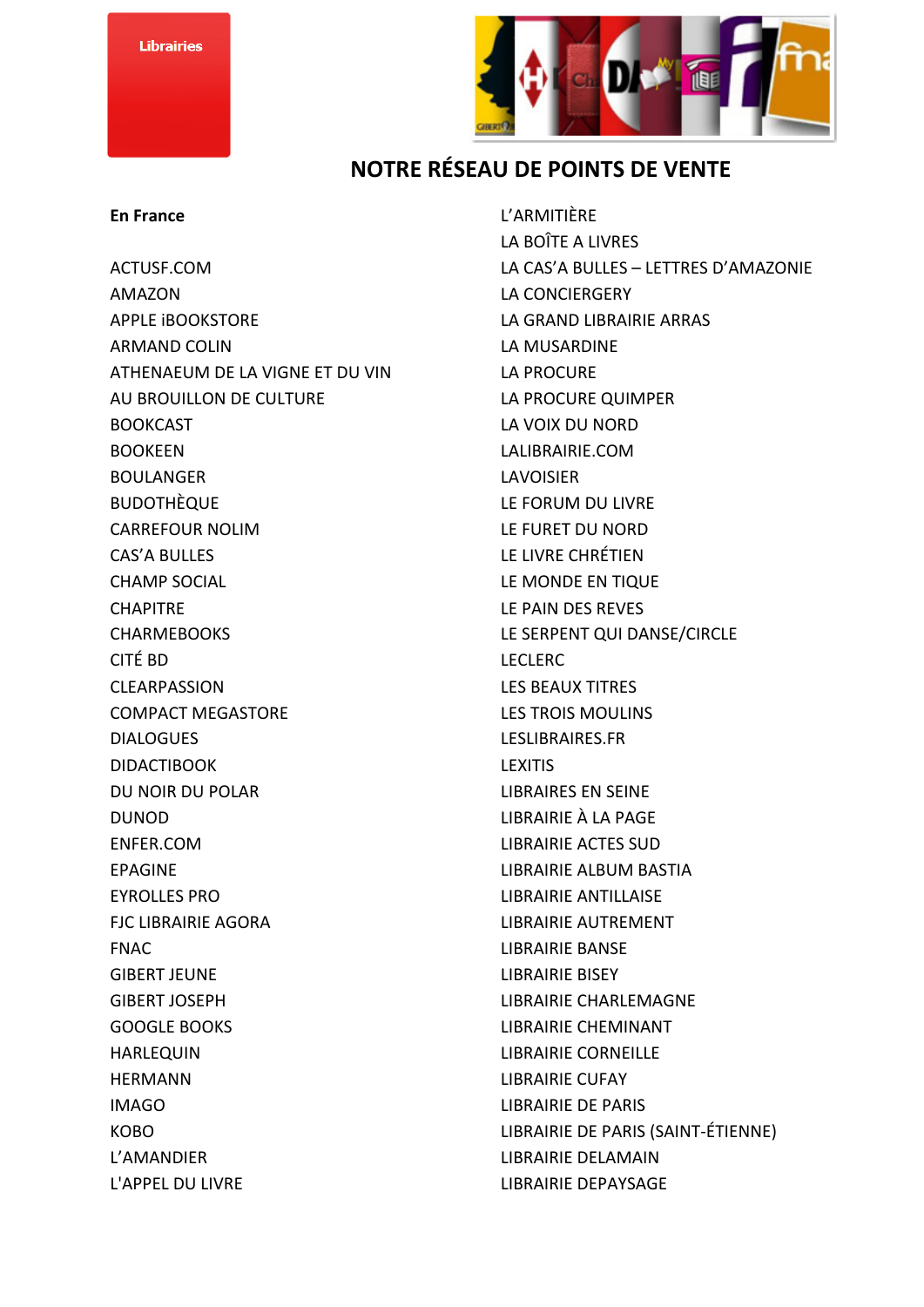LIBRAIRIE DES LOIS LIBRAIRIE DEVELAY LIBRAIRIE DU MARCHÉ LIBRAIRIE DURANCE LIBRAIRIE ECOSPHÈRE LIBRAIRIE EMLS LIBRAIRIE GAIA LIBRAIRIE GALIGNANI LIBRAIRIE GALLIMARD LIBRAIRIE GÉRARD LIBRAIRIE GRANGIER LIBRAIRIE GWALARN LIBRAIRIE IMBERNON LIBRAIRIE JEAN JAURÈS LIBRAIRIE KLEBER LIBRAIRIE LA BAILLEULOISE LIBRAIRIE LA BUISSONNIÈRE LIBRAIRIE LA GALERNE LIBRAIRIE LA MAISON DU LIVRE LIBRAIRIE LA PLEIADE LIBRAIRIE L'ALINÉA LIBRAIRIE LAMARTINE LIBRAIRIE L'ANGE BLEU LIBRAIRIE L'ARBRE À LETTRES LIBRAIRIE LE BAL DES ARDENTS LIBRAIRIE LE BATEAU LIVRE LIBRAIRIE LE DIVAN LIBRAIRIE LE FAILLER LIBRAIRIE LE PASSAGE LIBRAIRIE L'ESPERLUÈTE LIBRAIRIE LES QUATRE CHEMINS LIBRAIRIE LES ROUAIRIES LIBRAIRIE LES TEMPS MODERNES LIBRAIRIE LORGUAISE LIBRAIRIE MARTIN DELBERT LIBRAIRIE MASSÉNA LIBRAIRIE M'LIRE LIBRAIRIE MONTBARBON LIBRAIRIE OBLIQUES LIBRAIRIE OMBRES BLANCHES LIBRAIRIE PAPI LIBRAIRIE POLAR LIBRAIRIE QUARTIER LATIN LIBRAIRIE RAVY LIBRAIRIE RIMBAUD

LIBRAIRIE RYST LIBRAIRIE SADEL LIBRAIRIE TEMPS LIVRE LIBRAIRIE TORCATIS MADISON MOLLAT NORMADOC NUMILOG.COM OLIVÉTAN PAGE ET PLUME PAR LES CHEMINS PASSION CULTURE PLANET R PREMIÈRE PARTIE PRESSES DE l'EHESP RELAY SAURAMPS SILOE BIBLICA SOCOLIVRES SOCOPRESSE STARZIK SYSTEM U TAHITI BOOKSTORE UN TEMPS POUR TOUT **YOUSCRIBE A l'étranger** 

BELGIQUE CLUB.BE FILIGRANES LIBREL MES LIVRES NUMERIQUES.BE

LUXEMBOURG LIBRAIRIE ERNSTER

SUISSE EBOOKS-STORE.CH E-READERS.CH FNAC.CH LELIVRE.CH PAYOT.CH